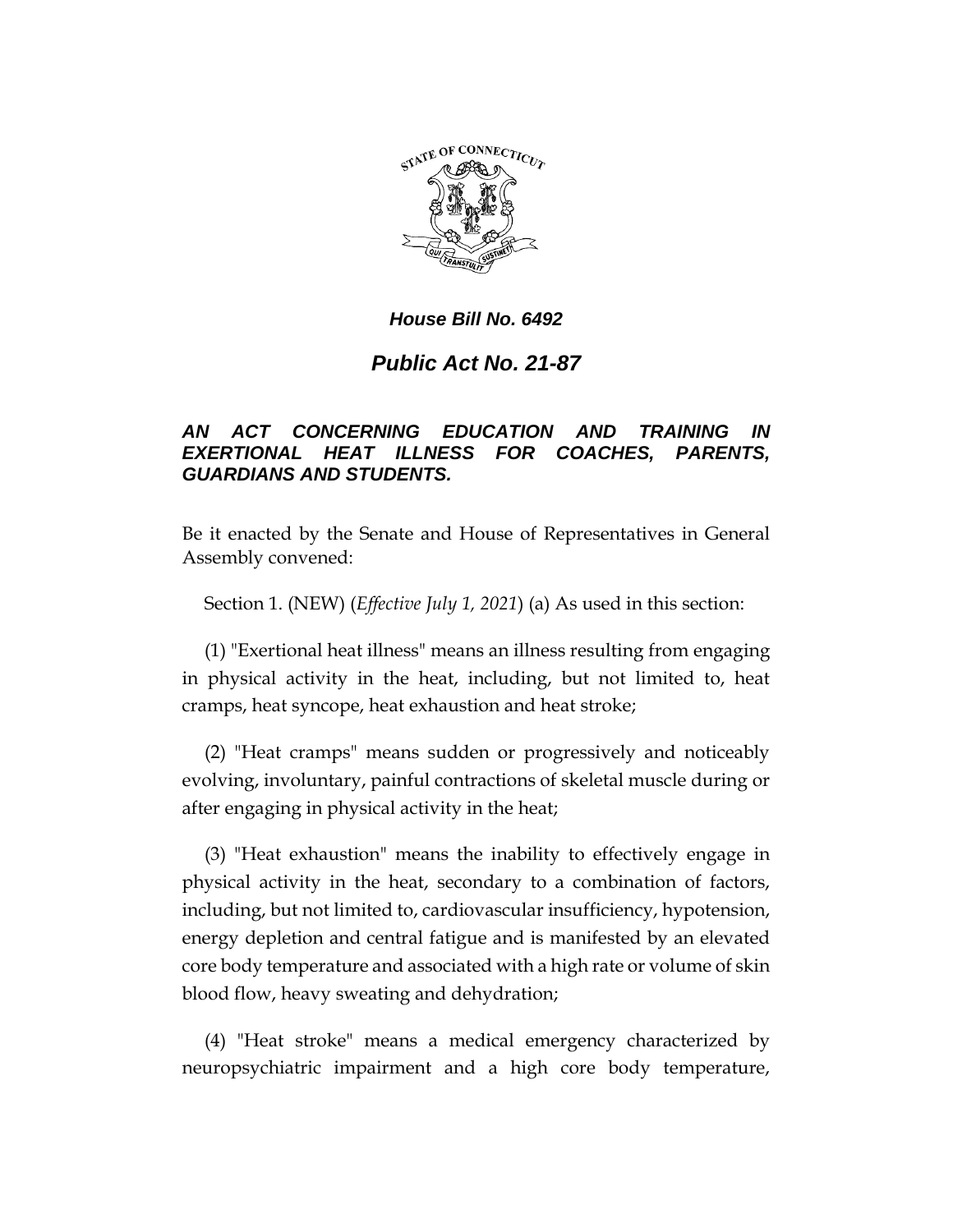typically 105.8° Fahrenheit or above;

(5) "Heat syncope" means sudden dizziness, feeling faint and fainting experienced after engaging in physical activity in the heat; and

(6) "Intramural or interscholastic athletics" shall include any activity sponsored by a school or local education agency, as defined in section 10-15f of the general statutes, or an organization sanctioned by the local education agency that involves any athletic contest, practice, scrimmage, competition, demonstration, display or club activity.

(b) For the school year commencing July 1, 2022, and each school year thereafter, any person who holds or is issued a coaching permit by the State Board of Education and is a coach of intramural or interscholastic athletics shall complete an exertional heat illness awareness education program prior to commencing the coaching assignment for the season of such intramural or interscholastic athletics. Such program shall be developed or approved pursuant to subsection (c) of this section. For the school year commencing July 1, 2022, and each school year thereafter, any person who holds or is issued a coaching permit by the State Board of Education and is a coach of intramural or interscholastic athletics shall annually review the program developed or approved pursuant to subsection (c) of this section, prior to commencing the coaching assignment for the season of such intramural or interscholastic athletics.

(c) On or before January 1, 2022, the governing authority for intramural and interscholastic athletics, in consultation with an appropriate organization representing licensed athletic trainers, an organization representing sports medical doctors, an organization that researches best practices in managing heat illness, and an organization representing county medical associations, shall develop or approve an exertional heat illness awareness education program for use by local and regional boards of education. Such program shall be published on the State Board of Education's Internet web site and shall include, but need

*Public Act No. 21-87 2 of 4*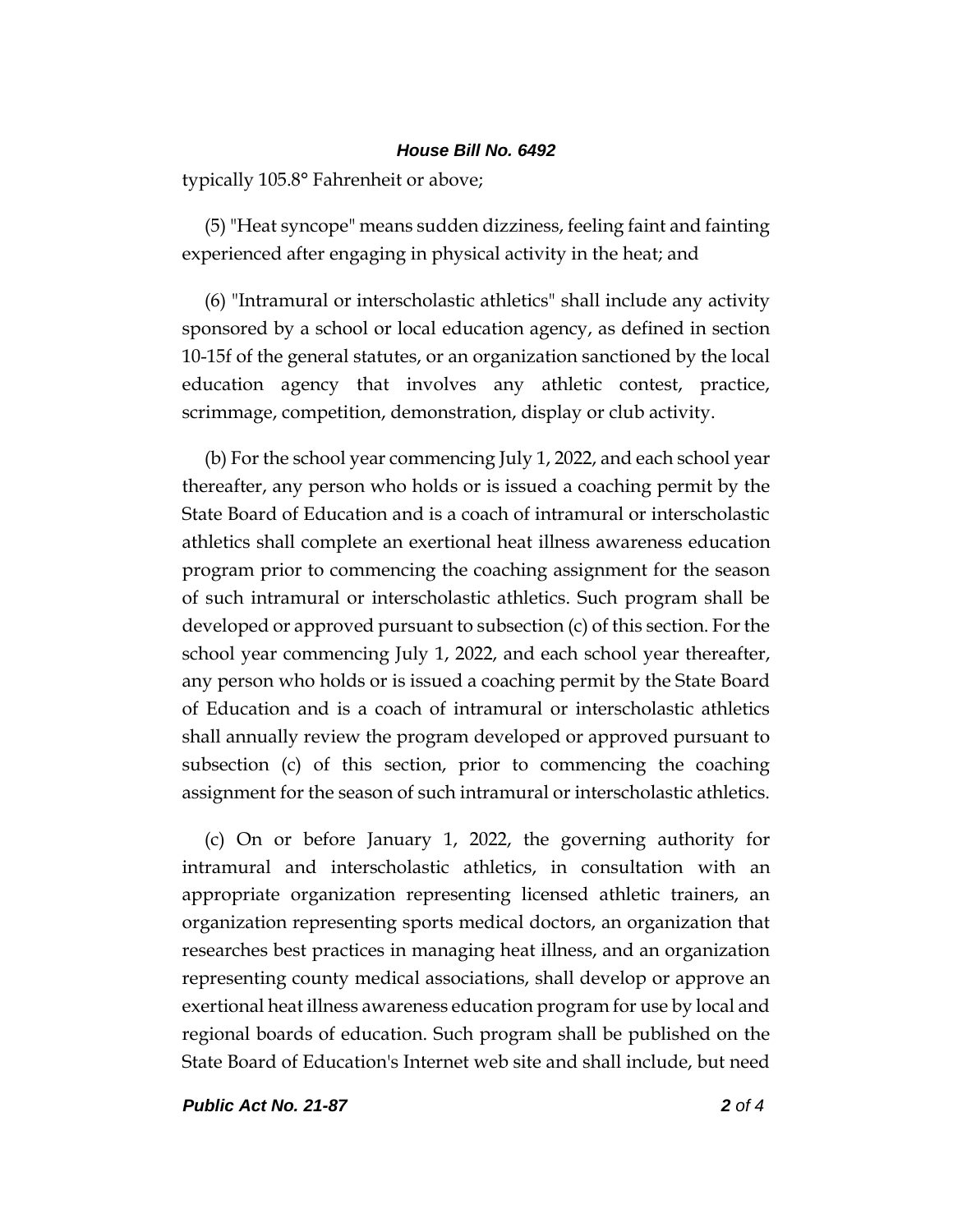not be limited to, (1) the recognition of the symptoms of an exertional heat illness, (2) the means of obtaining proper medical treatment for a person suspected of having an exertional heat illness, and (3) the nature and risk of exertional heat illness, including the danger of continuing to engage in athletic activity after sustaining exertional heat illness and the proper method of allowing a student athlete who has sustained exertional heat illness to return to athletic activity.

(d) On or before October 1, 2022, and annually thereafter, the governing authority for intramural and interscholastic athletics, in consultation with an appropriate organization representing licensed athletic trainers, an organization representing sports medical doctors, an organization that researches best practices in managing heat illness and an organization representing county medical associations, shall develop or approve annual review materials regarding current and relevant information regarding exertional heat illness for use by local and regional boards of education.

(e) On or before January 1, 2022, the governing authority for intramural and interscholastic athletics, in consultation with an appropriate organization representing licensed athletic trainers, an organization representing sports medical doctors, an organization that researches best practices in managing heat illness and an organization representing county medical associations, shall develop a model exertional heat illness awareness plan for use by local and regional boards of education. Each local and regional board of education shall implement such plan by utilizing written materials, online training or videos or in-person training that shall address, at a minimum: (1) The recognition of signs or symptoms of exertional heat illness, (2) the means of obtaining proper medical treatment for a person suspected of an exertional heat illness, (3) the nature and risks of exertional heat illness, including the danger of continuing to engage in athletic activity after experiencing exertional heat illness, (4) the proper procedures for